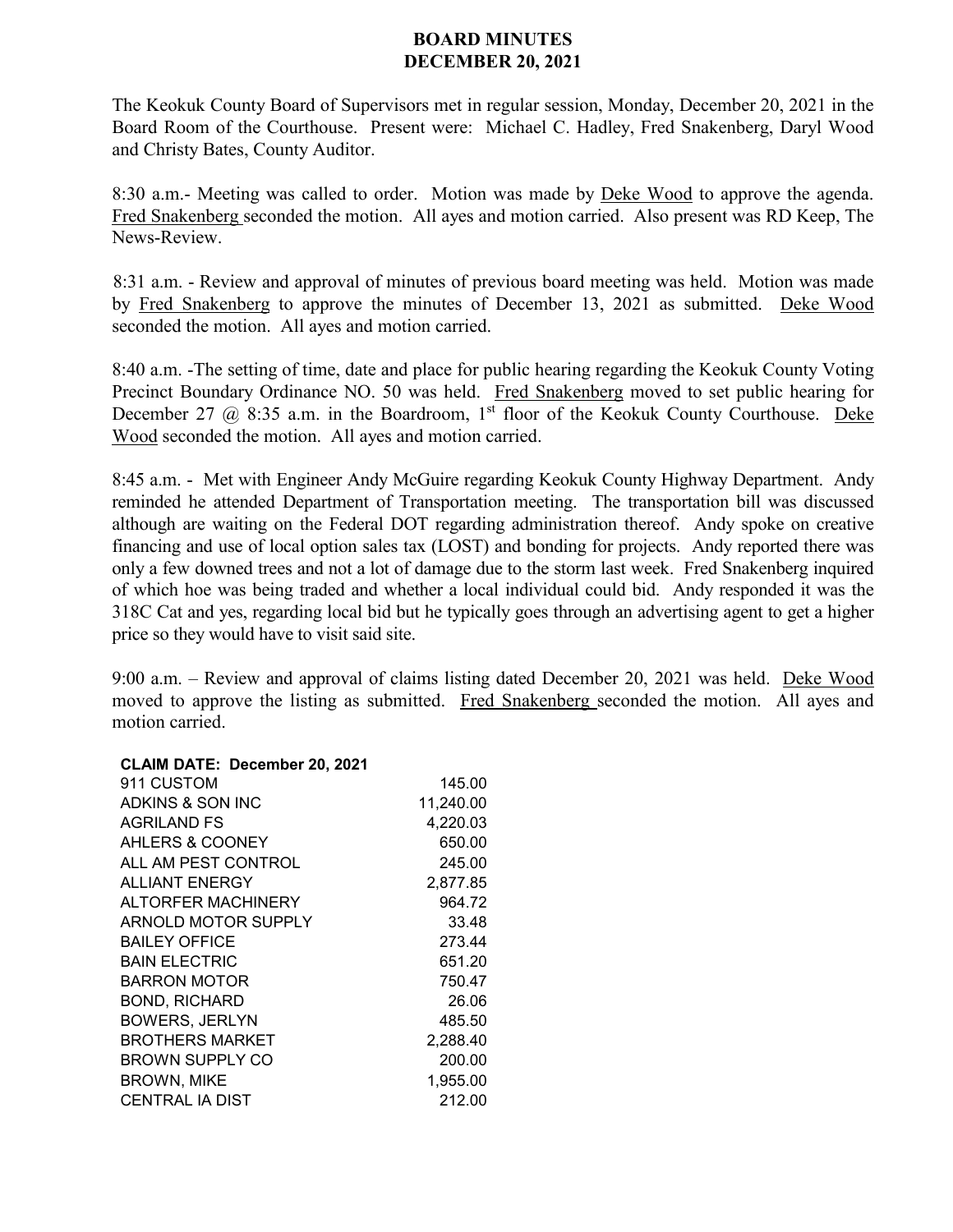| <b>CINTAS CORP</b>               | 228.86    |
|----------------------------------|-----------|
| <b>CLARAHAN, CASEY</b>           | 344.16    |
| <b>CLOUDBURST9</b>               | 604.45    |
| CLUBB, BONNIE                    | 85.50     |
| <b>COX SANITATION &amp; RECY</b> | 5,870.00  |
| DELTA, CITY OF                   | 2,106.95  |
| DENNY, TROY                      | 357.96    |
| <b>DON'S TRUCK SALES</b>         | 881.75    |
| <b>DOUDS STONE</b>               | 16,391.19 |
| ENG & LAND SURV EXAMINING BD     | 100.00    |
| <b>EXCEPTIONAL EDGE</b>          | 5,884.00  |
| <b>FARMERS COOP</b>              | 110.35    |
| <b>FRENCH RENEKER ASSOC</b>      | 1,651.02  |
| <b>GENTRY, HOYT</b>              | 210.50    |
| GIBSON, CITY OF                  | 877.40    |
| <b>GILBERT'S SEPTIC SERV</b>     | 995.00    |
| <b>GOLDMAN, DAVE</b>             | 173.35    |
| <b>GREENLEYS CORP</b>            | 194.25    |
| <b>GRP &amp; ASSOCIATES</b>      | 177.80    |
| H & M FARM & HOME                | 1,179.06  |
| <b>HENDERSON PRODUCTS</b>        | 16,840.31 |
| <b>HERMAN, MICHELLE</b>          | 43.94     |
| IA DEPT PUBLIC SAFETY            | 1,278.00  |
| IA ST SHERIFFS & DEP ASSOC       | 300.00    |
| <b>IDEAL READY MIX</b>           | 350.00    |
| IOWA DEPT OF TRANSPORTATION      | 440.96    |
| <b>IOWA SEC OF STATE</b>         | 30.00     |
| <b>IOWA STATE MED EXAMINER</b>   | 2,246.00  |
| <b>IOWA TOTAL CARE</b>           | 3.90      |
| <b>ISAC</b>                      | 390.00    |
| KEOKUK CO HEALTH CTR             | 587.40    |
| KEOKUK CO HWY DEPT               | 25.54     |
| KEOKUK CO PUBLIC HEALTH          | 120.00    |
| <b>KESWICK, CITY OF</b>          | 2,243.03  |
| KINROSS, CITY OF                 | 296.43    |
| MARTIN, GARY                     | 116.40    |
| MARTIN, JANET                    | 116.40    |
| MARTINSBURG, CITY OF             | 866.10    |
| MID-AMERICA PUBLISHING CO        | 447.67    |
| MILLER'S METAL SUPPLY            | 3,107.40  |
| <b>MISC ON MAIN</b>              | 172.74    |
| <b>MULTI-COUNTY OIL</b>          | 10,332.40 |
| <b>NEWMAN SIGNS</b>              | 874.29    |
| O HALLORAN INTERNATIONAL         | 2,841.07  |
| OLLIE, CITY OF                   | 1,158.42  |
| <b>ONSITE DISCOVERY</b>          | 5,750.00  |
| PITNEY BOWES GLOBAL FIN SERV     | 273.81    |
| POMP'S TIRE SERVICE INC          | 50.00     |
| <b>QUAD CITY TESTING LAB</b>     | 220.00    |
| QUINN, CHERYL                    | 385.50    |
| <b>RD TILING INC</b>             | 810.00    |
| <b>RIVER PRODUCTS CO</b>         | 15,633.56 |
| <b>SCHROEDER FRAME/ALIGN</b>     | 1,189.00  |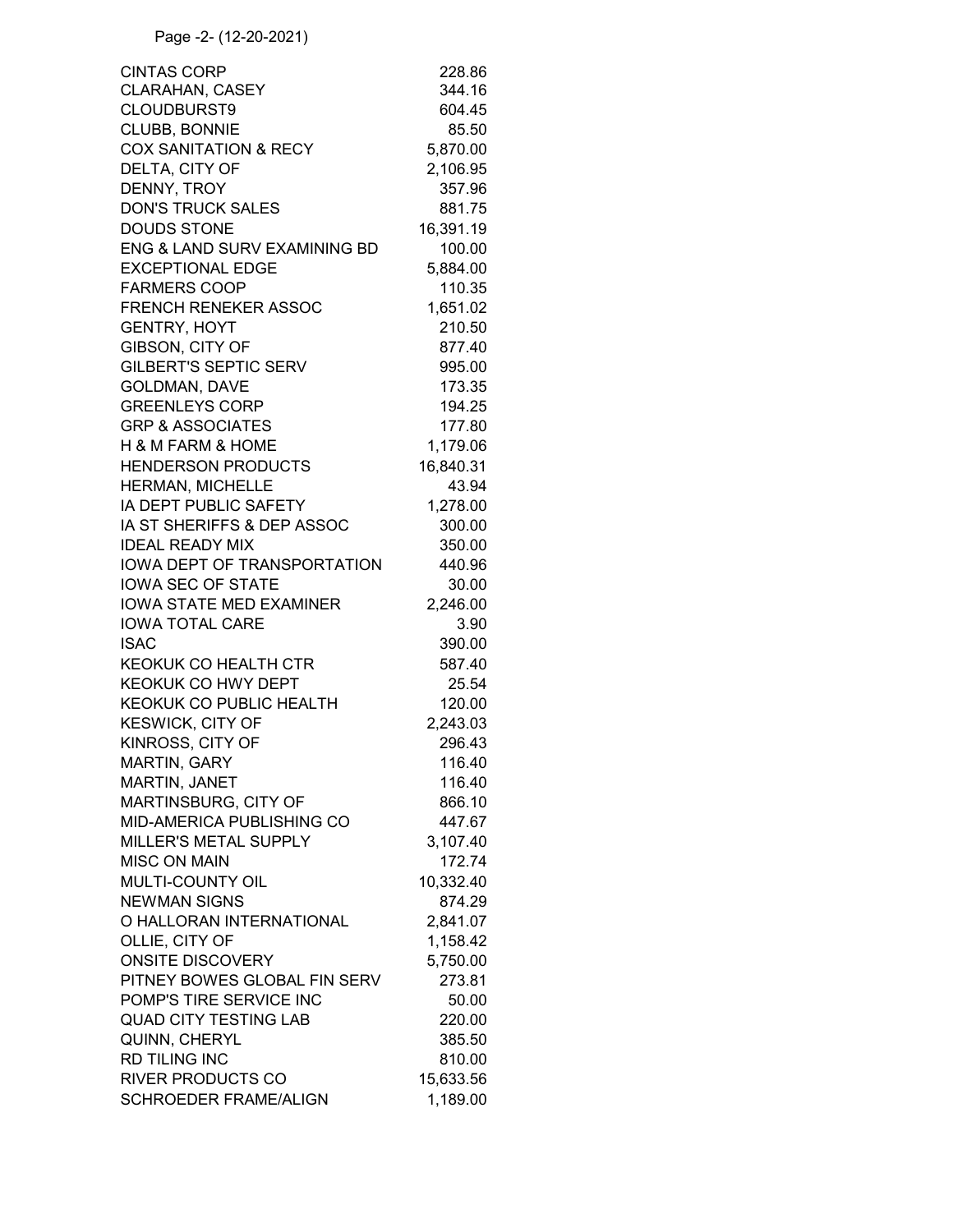Page -3 – (12-20-2021)

| <b>SIEREN, NATE</b>          | 20.00    |
|------------------------------|----------|
| SIGOURNEY HEATING & AIR COND | 122.96   |
| <b>SIGOURNEY LUMBER</b>      | 286.36   |
| SIGOURNEY TURBO WASH         | 280.00   |
| SIGOURNEY TV & APPLIANCE     | 199.00   |
| <b>SINCLAIR TRACTOR</b>      | 504.01   |
| <b>STATE HYGIENIC LAB</b>    | 34.00    |
| <b>STOREY KENWORTHY</b>      | 154.66   |
| STRUPP, FLOYD                | 7.39     |
| <b>TIP RURAL ELEC COOP</b>   | 640.11   |
| <b>THOMSON REUTERS-WEST</b>  | 241.11   |
| <b>TIFCO INDUSTRIES</b>      | 375.62   |
| <b>TRUCK CENTER</b>          | 517.96   |
| <b>U S POSTAL SERVICE</b>    | 354.95   |
| UNIVERSITY OF IA HEALTH CARE | 164.00   |
| <b>US CELLULAR</b>           | 315.82   |
| <b>VERIZON WIRELESS</b>      | 596.99   |
| <b>VIRGINIA LAB SUPPLY</b>   | 793.58   |
| <b>VISA</b>                  | 2,157.48 |
| <b>WAGLER MOTOR CO</b>       | 632.90   |
| <b>WAPELLO RURAL WATER</b>   | 206.24   |
| <b>WASHINGTON CO SHERIFF</b> | 250.00   |
| <b>WASTE MANAGEMENT</b>      | 700.47   |
| WEBB, ED                     | 93.00    |
| <b>WEBSTER, CITY OF</b>      | 511.77   |
| WHITEHURST, JERRY            | 23.23    |
| <b>WILKENING, RICH</b>       | 93.00    |
| <b>WILSON, HEATHER</b>       | 25.00    |
| <b>WINDSTREAM</b>            | 458.00   |
| WINDSTREAM LAKEDALE INC      | 1,336.55 |
| <b>WINDSTREAM</b>            | 1,947.04 |
|                              |          |
|                              |          |

**TOTAL \$149,225.17** 

9:05 a.m. - Review and approval of the Keokuk County 2022 Official Holidays Resolution as submitted. Fred Snakenberg moved to approve as submitted. Deke Wood seconded the motion. All ayes and motion carried.

9:10 a.m. – Various board and committee reports were held. Deke Wood attended 1015 Transit and Crime Commission meetings. Fred Snakenberg participated in the local Mental Health meeting. Mike Hadley attended Semco and Department Head meetings last week.

9:20 a.m. - Discussion of old/new business and public comment was held. Christy Bates informed the 2022 resolutions are ready for next week.

There being no further business, motion to adjourn was made by Mike Hadley. All ayes and the meeting adjourned at 9:25 a.m.